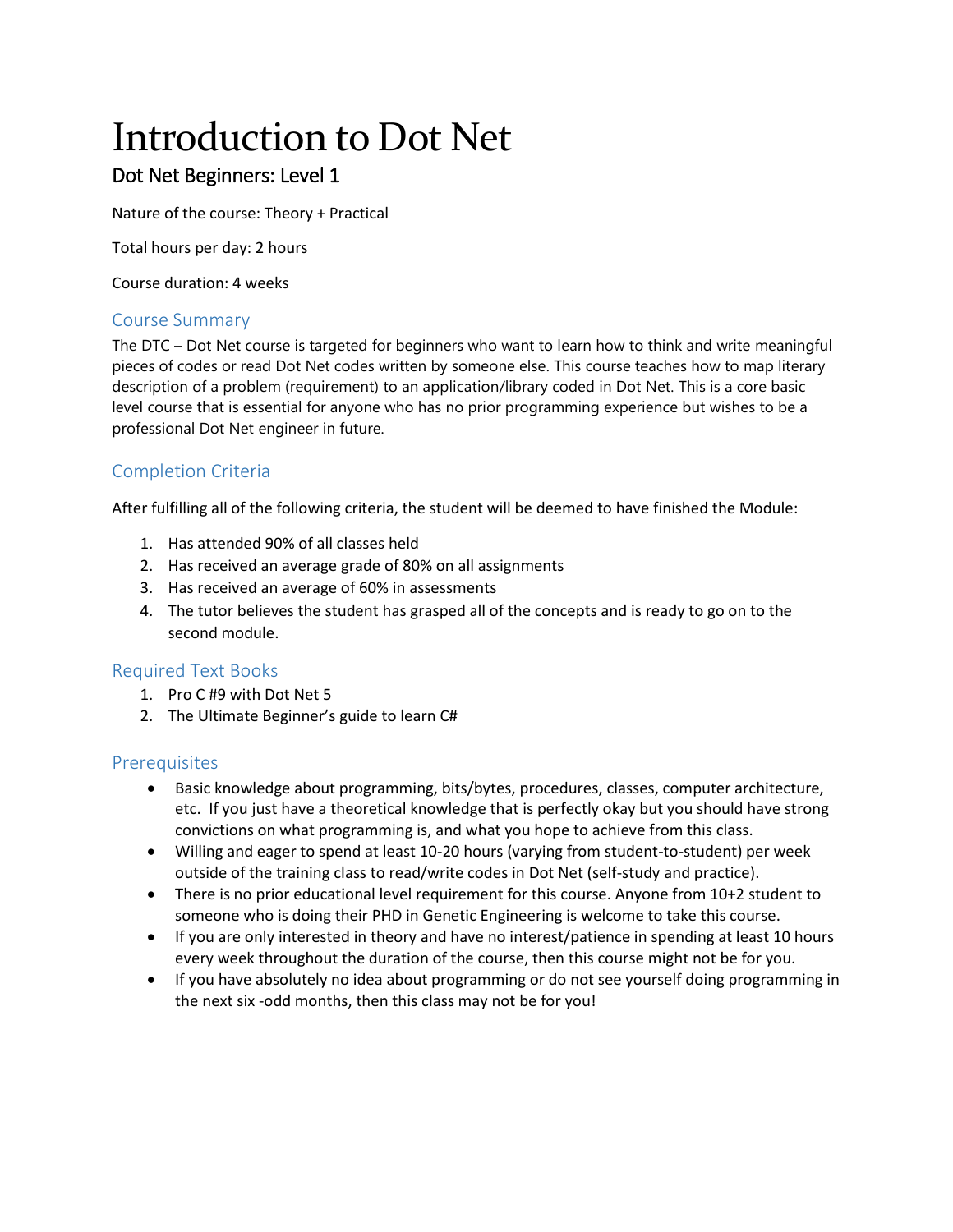# Course Details

#### WEEK<sub>1</sub>

# **STARTING WITH VISUAL STUDIO 2010**

- Creating Console Application Project
- Project vs. Solution
- How to compile the project?

# **THE MAIN() METHOD – WHERE IT ALL BEGINS**

# **CLASS IN BRIEF**

## **WHAT IS A METHOD?**

- Argument List
- Return Type
- Breaking down solution (to a problem) to one or more methods

## **NAMESPACE**

- Alias
- Global scope

#### **VARIABLES**

- BASE CLASSES BASIC
- How to write to Console?
- How to read from Console?

# WEEK 2

# **FLOW CONTROL**

What is it and why do we need it?

# **FLOW CONTROL - CONDITIONAL STATEMENTS**

- If-Else
- Switch

# **FLOW CONTROL – ITERATION AND JUMPS**

- For
- While
- Do While
- Break
- Continue
- Go to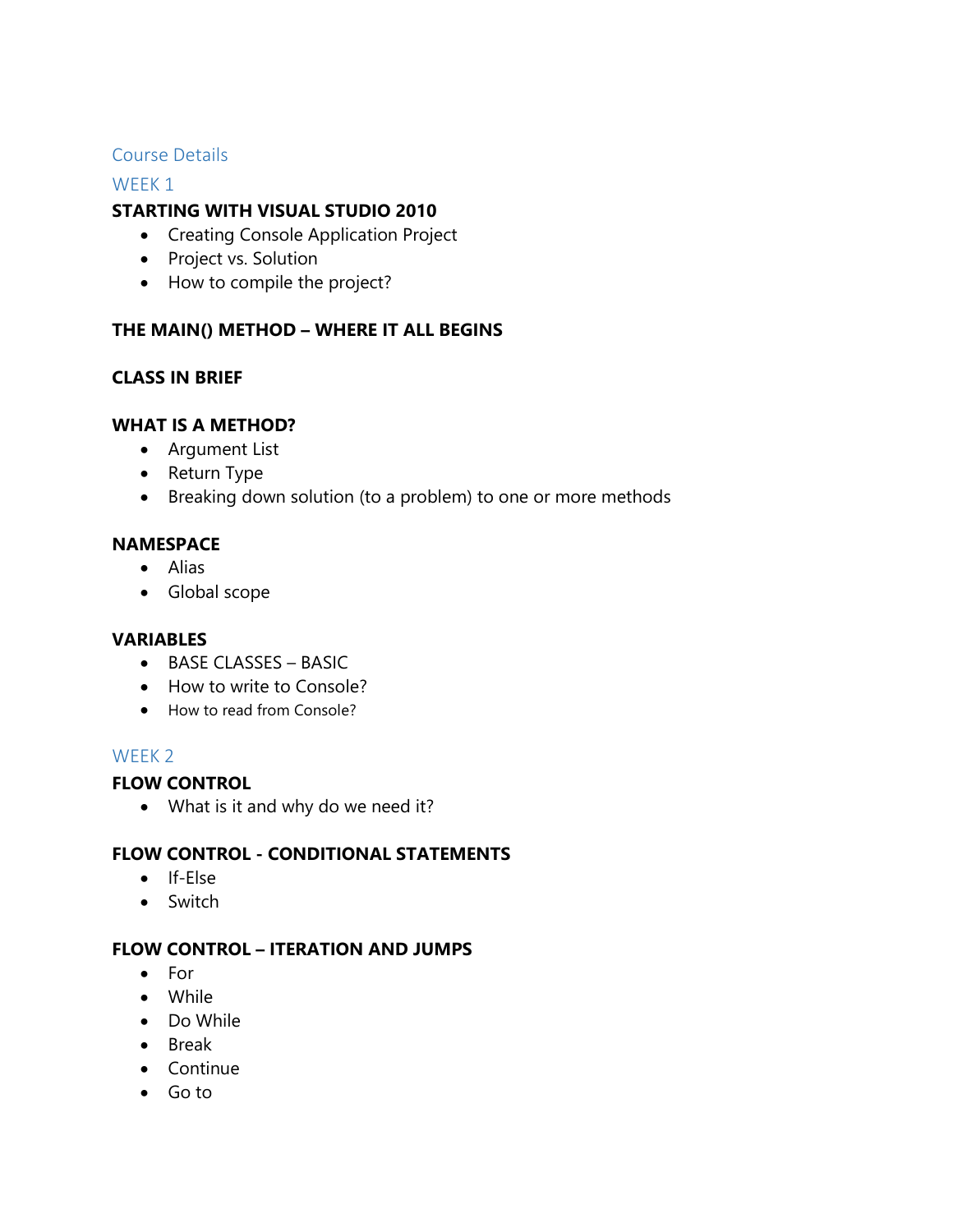• For each

# **OPERATORS – BASIC**

- Arithmetic
- Increment/Decrement
- Comparison
- Logical
- **•** Bitwise
- Bit Shifting
- Assignment

## **SCOPE OF A VARIABLE**

## **CONSTANTS**

## **DATA TYPES**

- Value Types
- Reference Types

## WEEK 3

# **VALUE TYPES IN DETAIL**

- Signed vs. Unsigned
- byte, sbyte
- short, ushort
- $\bullet$  int, uint
- long, ulong
- float
- double
- decimal
- bool
- $\bullet$  char

#### **ARRAYS**

- Single Dimensional Arrays, introducing the [] operator
- Multiple Dimensional Arrays
- Jagged Arrays
- Array is a Reference Type

# **STRING**

- String is a Reference Type
- What is a string made up of understanding the char type
- Ways of constructing strings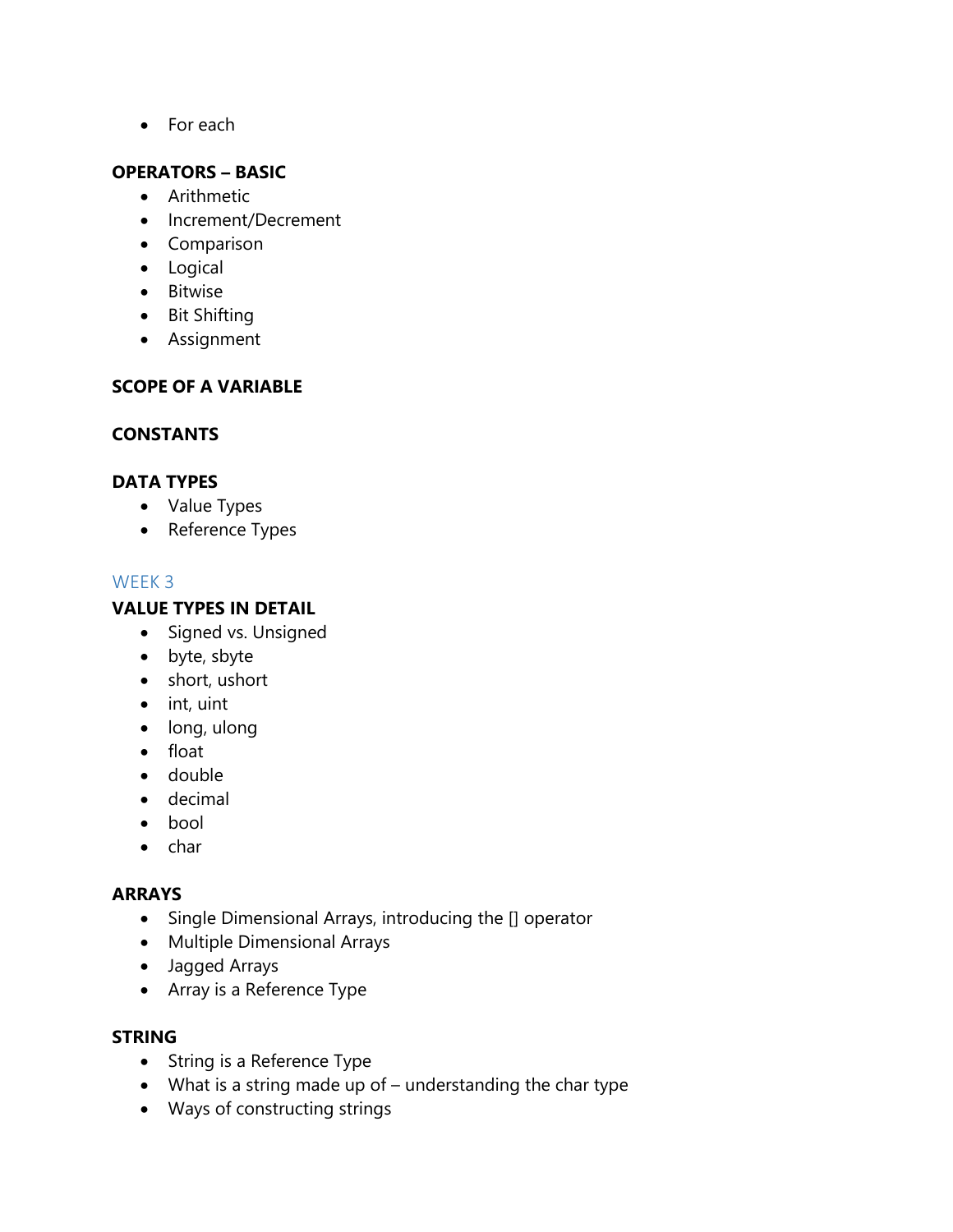- How to copy one string to another
- Using the [] operator
- Converting strings from lower case to upper and vice-versa
- Searching for specific characters in a string
- Searching for specific words in a sentence
- Complex String operations
- String Builder
- Format Strings
- Immutability

#### **ENUMERATIONS**

#### **PREPROCESSOR DIRECTIVES**

- Define
- Undef
- **•** If, Elif, Else, Endif
- Warning
- Error
- Region, Endregion

#### **COMPILING WITH MULTIPLE MAIN() METHODS**

#### **VISUAL STUDIO 2010 REVISITED – HOW TO DEBUG YOUR CODE**

#### **STRUCTURES**

#### **HOW TO EFFECTIVELY DESIGN AND WRITE YOUR OWN CLASSES?**

#### **WHERE TO GO NEXT?**

#### **LABS**

Lab assignments will focus on the practice and mastery of contents covered in the lectures; and introduce critical and fundamental problem-solving techniques to the students.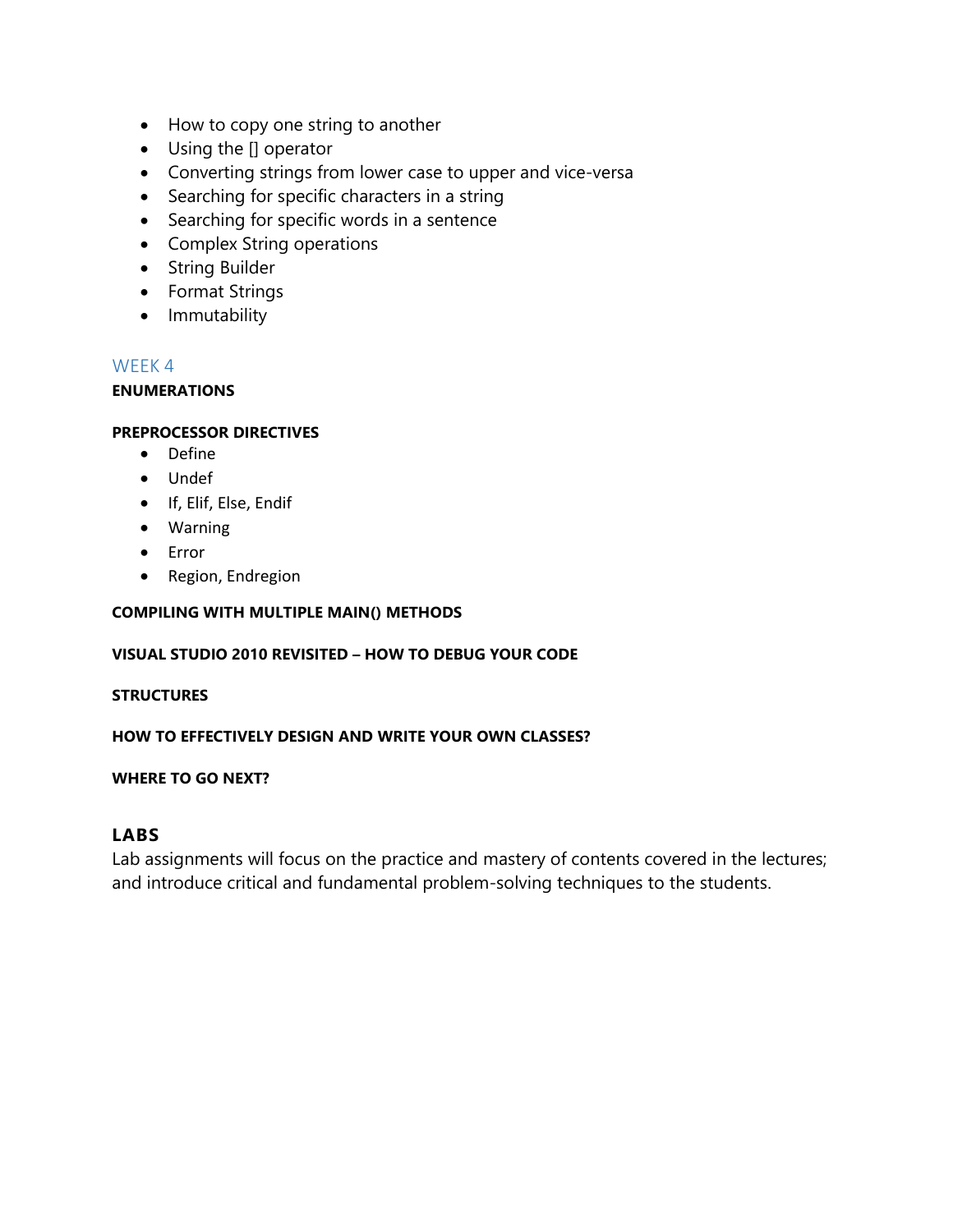# Intermediate Dot Net: Level 2

Nature of the course: Theory + Practical

Total hours per day: 2 hours

Course duration: 4 weeks

## Course Summary

The DTC – Dot Net – Level 2 course is designed for students who have some prior hands-on programming experience with the Dot Net programming language at a beginning level. This course is ideal for people who have previously programmed in another programming language (e.g., Java, Obj-C, PHP, C, C++, etc.) and wish to learn Dot Net. This course is designed for high school and university students who want to do Dot Net coursework, including those who are already working as a professional VB.NET developer and want to switch to Dot Net, as well as those who have worked in the media industry since graduation or are working as a professional freelance PHP developer.

# Completion Criteria

After fulfilling all of the following criteria, the student will be deemed to have finished the Module:

- 1. Has attended 90% of all classes held
- 2. Has received an average grade of 80% on all assignments
- 3. Has received an average of 60% in assessments
- 4. The tutor believes the student has grasped all of the concepts and is ready to go on to the second module.

#### Required Text Books

- 3. Pro C #9 with Dot Net 5
- 4. The Ultimate Beginner's guide to learn C#
- 5. C# 8.0 in a nutshell

#### **Prerequisites**

- Successfully complete the entrance test with score of at least 40% (for trainees directly applying to this level).
- Successfully complete the DWIT Training Dot Net Level 1 course (not applicable to trainees directly applying to this level).
- Successfully complete the interview.
- Willing and eager to spend at least 10-20 hours (varying from student-to-student) per week outside of the training class to read/write codes in Dot Net (self-study and practice).

#### Course Details

#### WEEK 1

#### **CLASS IN DETAIL**

• Data Members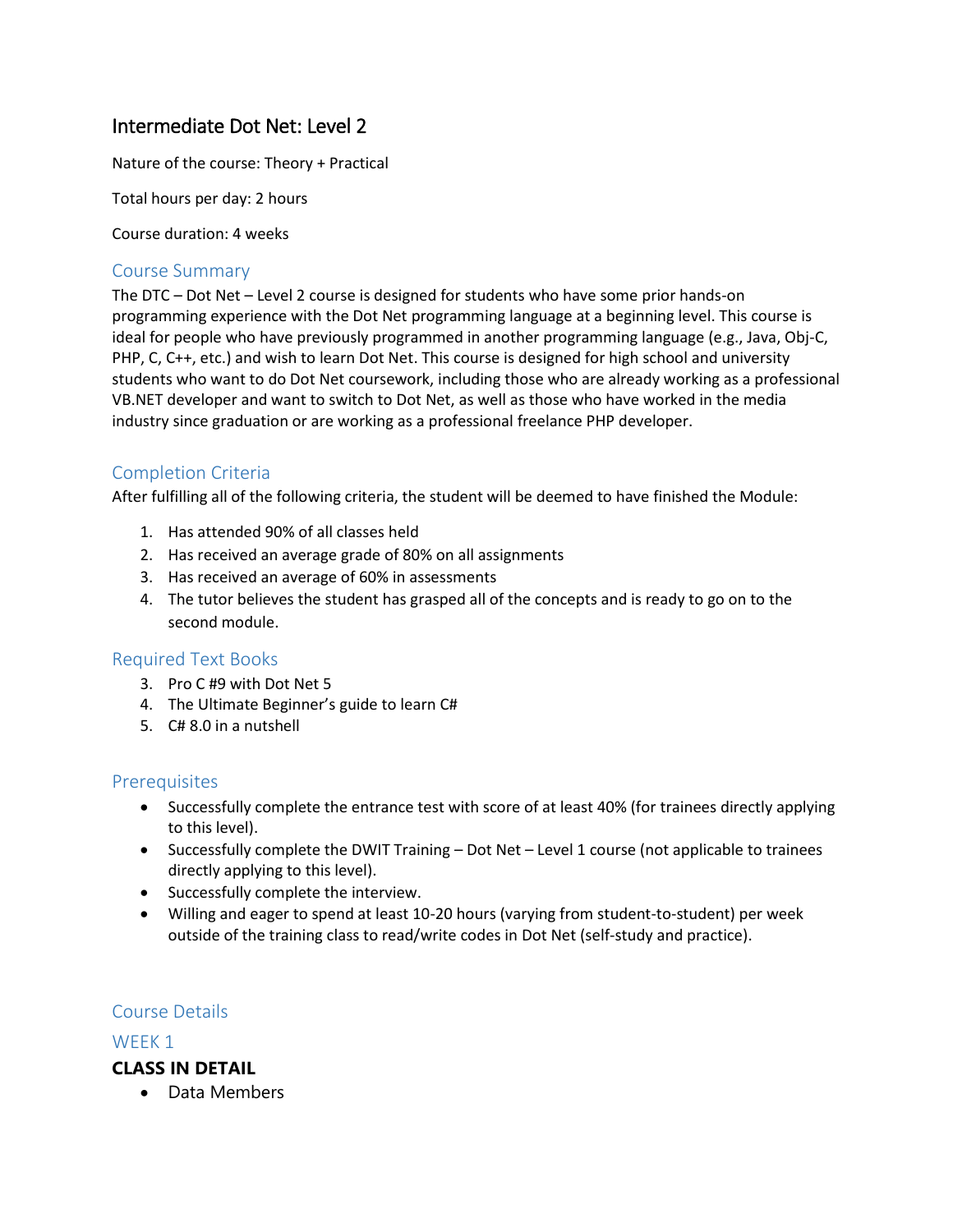- Function Members
- Access Modifiers
- Data Encapsulation
- Set and Get methods
- Passing parameters by Value
- Passing parameters by Reference
- Using keywords ref, out, and params in methods
- Named Arguments
- Optional Arguments
- Method Overloading
- Properties and Accessory
- Constructors and Destructors
- Partial Classes
- Static Class and Static Methods
- Static Constructor, read only fields

# **OBJECT ORIENTED PROGRAMMING**

- Implementation Inheritance
- Interface Inheritance
- Multiple Inheritance
- The Object class
- Polymorphism, Virtual Methods
- Abstract Class and Abstract Methods
- Sealed Class
- Exceptions
- **•** Structures Revisited
- Using Constructors
- Inheritance
- Coding Conventions and Guidelines
- Properly Writing Comments

# WEEK 3

# **ADVANCED**

- Use of operators checked, unchecked
- $\bullet$  Use of operators as, is, type of, unsafe, size of
- Null able types and operations
- Null Coalescing operator
- Type Inference
- Anonymous Type
- Boxing and Unboxing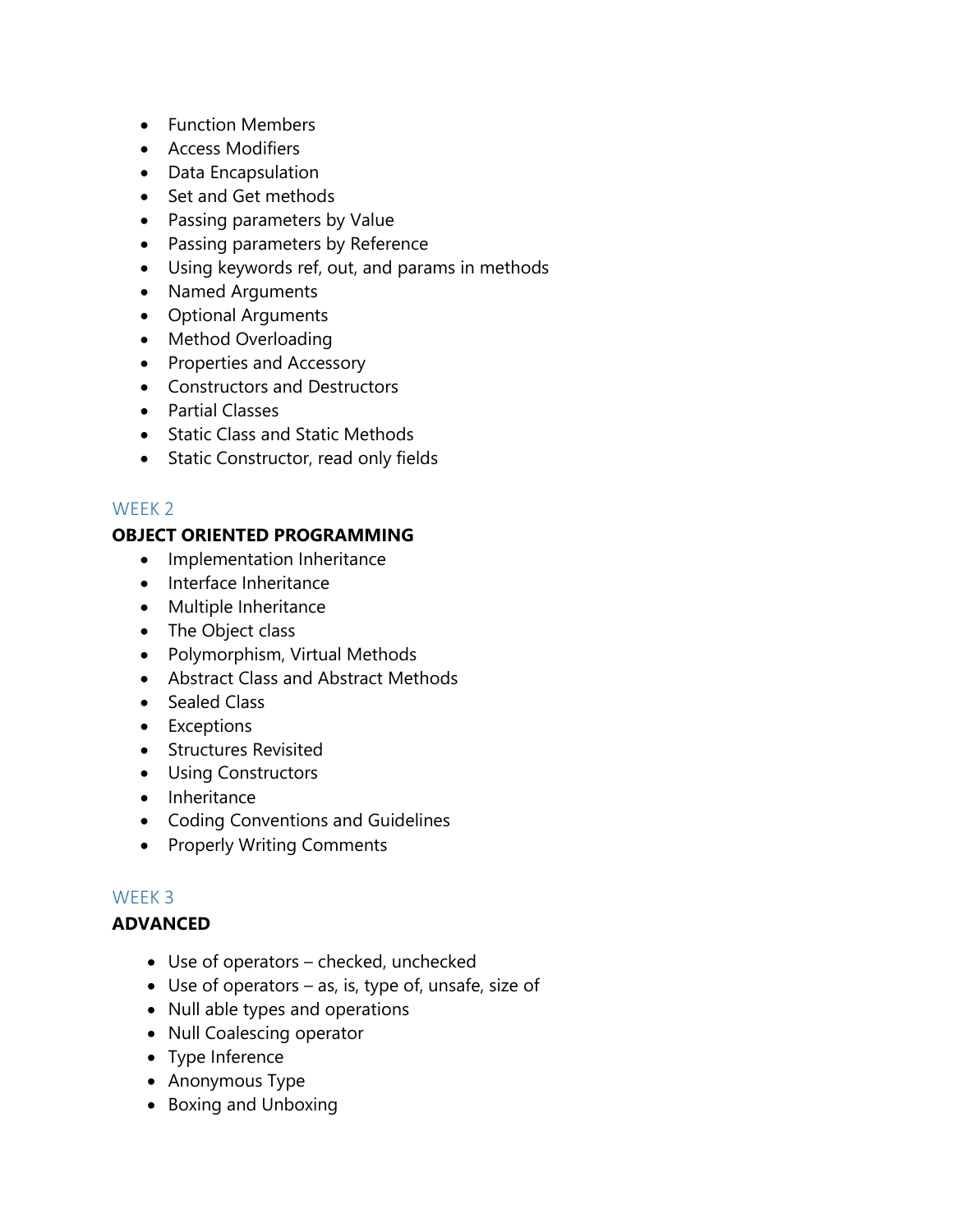- Data Conversions Implicit and Explicit
- Four ways to compare objects for equality
- Operator Overloading
- User Defined Casts
- Indexers
- **•** Generics
- Type Safety
- Constraints
- Default
- Inheritance
- Interface
- Statics
- Structures
- Delegates
- Covariance
- Contra-variance
- Delegates and Events

# **WRITING WINDOWS FORMS APPLICATIONS**

- What makes Windows Forms application different from Console Application
- Human Computer Interaction
- Slight Diversion: The WinMain() loop
- Class Hierarchy
- Controls
	- **User Interface**
	- **User Interaction**
	- $\blacksquare$  How it all works
- Forms class
- Standard Controls
	- **Button**
	- **Check Box**
	- **Checked List Box**
	- Combo Box
	- **Data Grid View**
	- **Date Time Picker**
	- **Error Provider**
	- **Image List**
	- Label
	- **List Box**
	- **List View**
	- **Masked Text Box**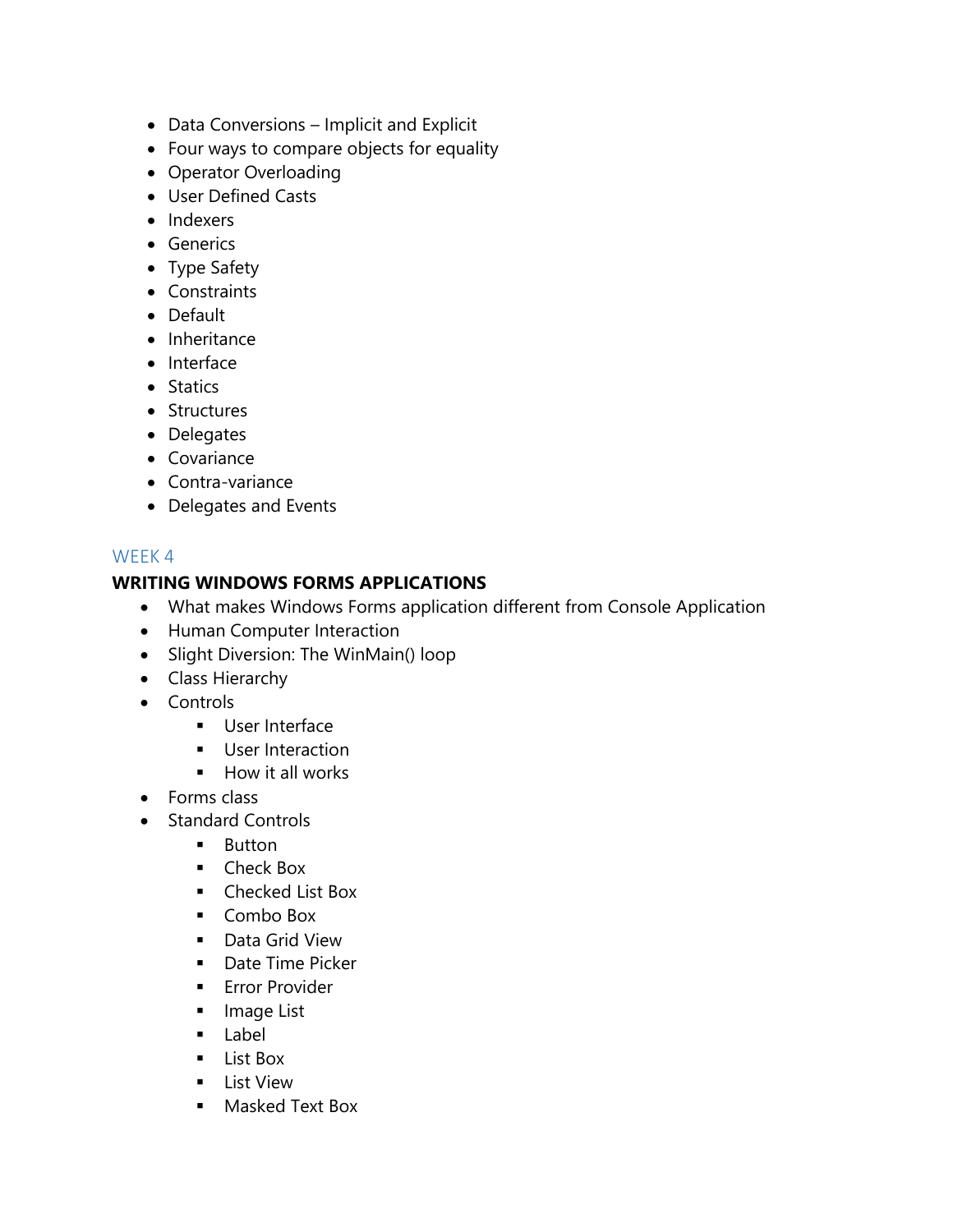- **Menu Strip**
- **Panel**
- **Picture Box**
- **Progress Bar**
- Radio Button
- **Rich Text Box**
- **Tab Control**
- Tab Pages
- **Text Box**

# **LABS**

Lab assignments will focus on the practice and mastery of contents covered in the lectures; and introduce critical and fundamental problem-solving techniques to the students.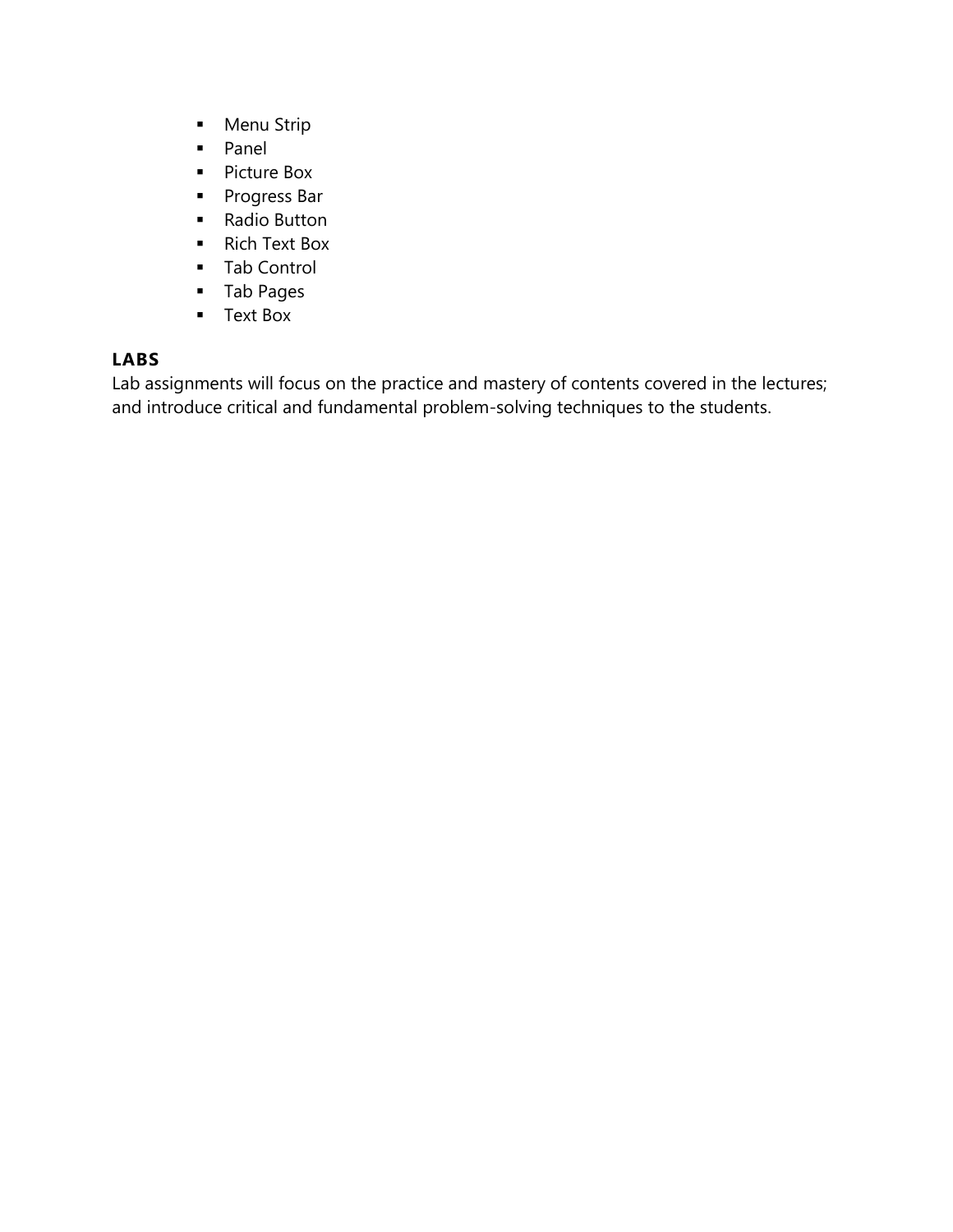# Advanced Dot Net: Level 3

Nature of the course: Theory + Practical

Total hours per day: 2 hours

Course duration: 4 weeks

## Course Summary

This course expands on the DTC – Dot Net – Level 2 foundation and offers advanced subjects to equip learners for a career as an Android software engineer.

# Completion Criteria

After fulfilling all of the following criteria, the student will be deemed to have finished the Module:

- 1. Has attended 90% of all classes held
- 2. Has received an average grade of 80% on all assignments
- 3. Has received an average of 60% in assessments
- 4. The tutor believes the student has grasped all of the concepts and is ready to go on to the second module.

#### Required Text Books

- 1. The Busy Coder's Guide to Advanced Android Development
- 2. Android Design Patterns
- 3. Android Programming: Pushing the Limits.

#### **Prerequisites**

- Successfully completed the DWIT Training Dot Net Level 2 or obtained at least 40% score on the entrance exam.
- The latter case applies for new students that are directly attempting this training.
- Successfully complete the interview.
- Willing and eager to spend at least 10-20 hours (varying from student-to-student) per week outside of the training class to read/write codes in Dot Net (self-study and practice).
- Please note that this is a lab intensive course where the students will be expected to work on lab exercises for approximately half the duration of the session.

# Course Details

# WEEK<sub>1</sub>

#### **DATA STRUCTURES**

- Introduction
- Key Interfaces
- Array Class
- Lists
	- **•** Queue
	- **Stack**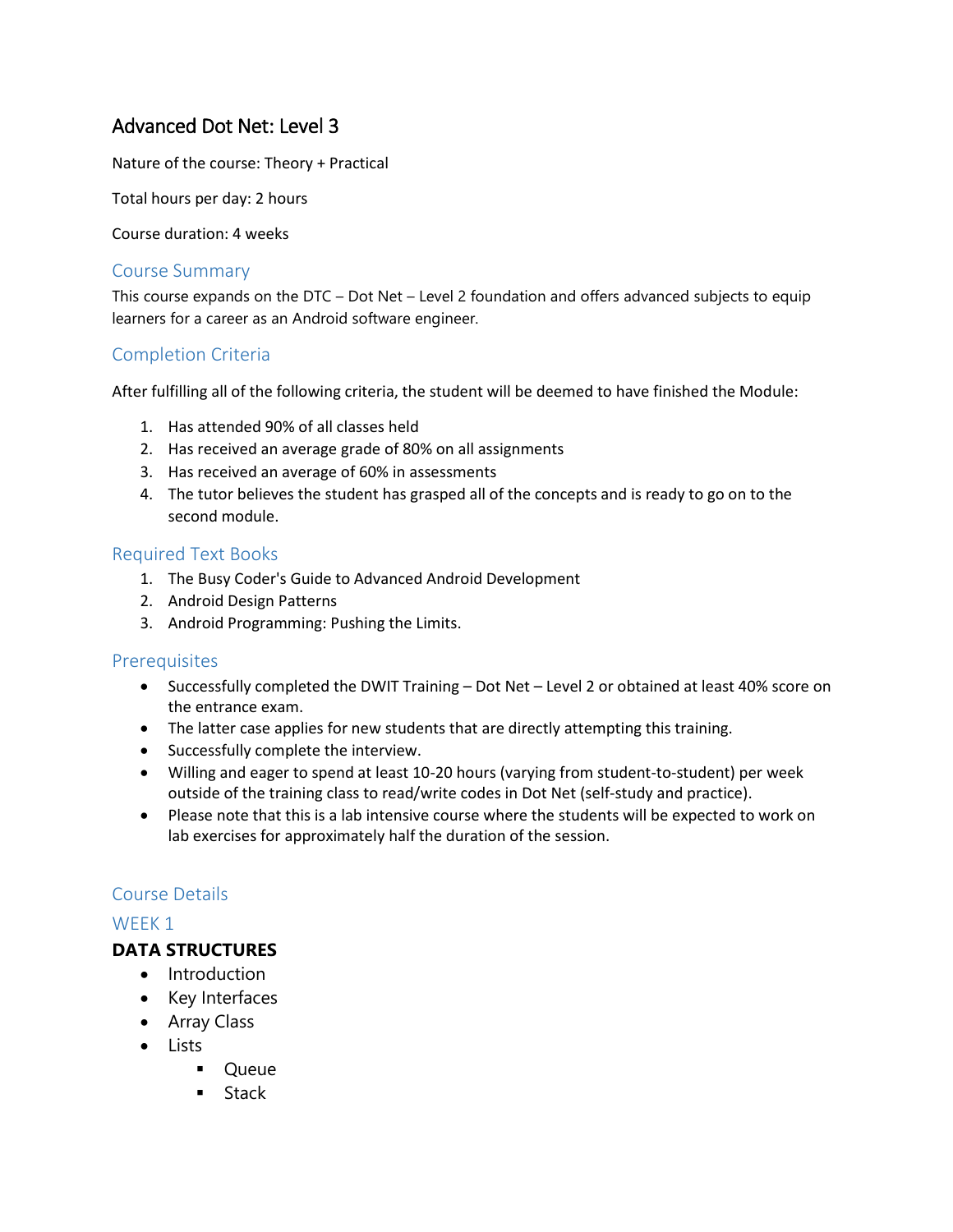- **Linked List**
- **Sorted List**
- **Dictionaries**
- **Sets**
- **Bit Arrays**
- **Trees**
- **Graphs**
- **•** Deciding which data structure to use
- **Filter** Thinking about performance

# **MANAGING FILES**

- File I/O Revisited
- Serialize / De-serialize
- Moving, Copying and Deleting Files
- Collecting Drive Information
- Memory Mapped File

# WEEK 2

# **WORKING WITH XML**

- Standards in .NET
- XML I/O
- DOM
- XPATH

# **INSTRUMENTATION**

- Event Logging
- $\bullet$  Tracing
- Perfmon
- Contracts

# **WRITING MULTITHREADED APPLICATION**

- Asynchronous Delegates
- Thread Class
- Thread Pools
- Tasks
- Race Conditions and Deadlock
- Lock statement
- Wait Handle
- Mute x
- Semaphore
- Timers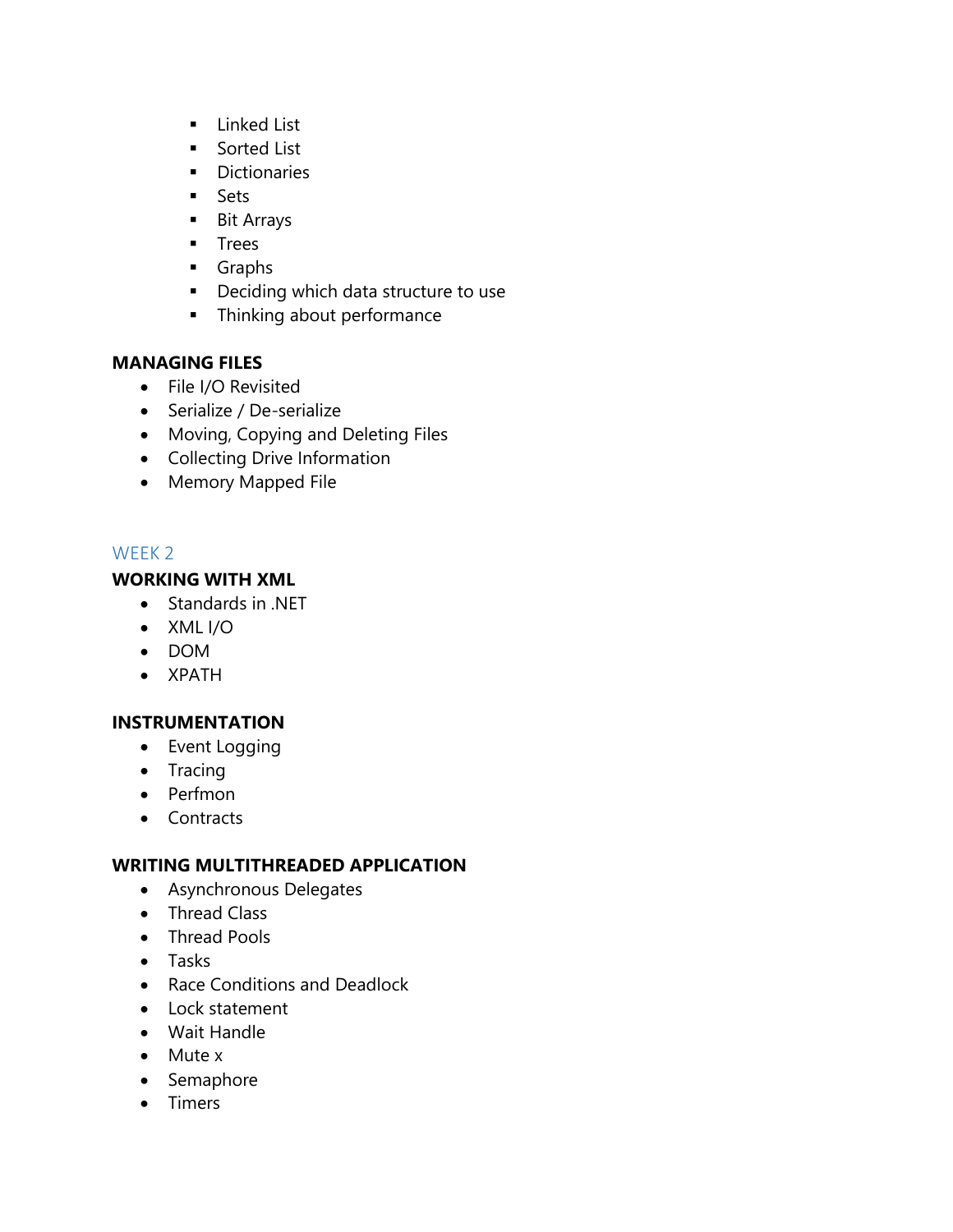## **WRITING NETWORK APPLICATIONS**

## **REFLECTION AND ASSEMBLIES**

- DCustom Attributes
- System.Type
- Assembly Class
- Overview of Assemblies
- What constitutes Assemblies?
- **Structure**
- Manifest
- **•** Attributes
- Private, Shared, Satellite
- Creating and Loading Assemblies
- Application Domains
- Versioning
- $-$  GAC
- Shared Assemblies
- Strong Names
- Delayed Signing

#### WEEK 4

#### **WINDOWS FORMS**

- Multiple Document Interface
- User Controls

#### **INTRODUCTION TO ASP.NET.**

- What is ASP.NET?
- ASP.NET Life-cycle explained
- Web Sites vs. Web Applications
- Managing States
- Coding Models
- ASP.NET Web Forms
- ASP.NET Server Controls

# **LABS**

Lab assignments will focus on the practice and mastery of contents covered in the lectures; and introduce critical and fundamental problem-solving techniques to the students.

#### Learning Outcomes

Web Application Configuration and Deployment